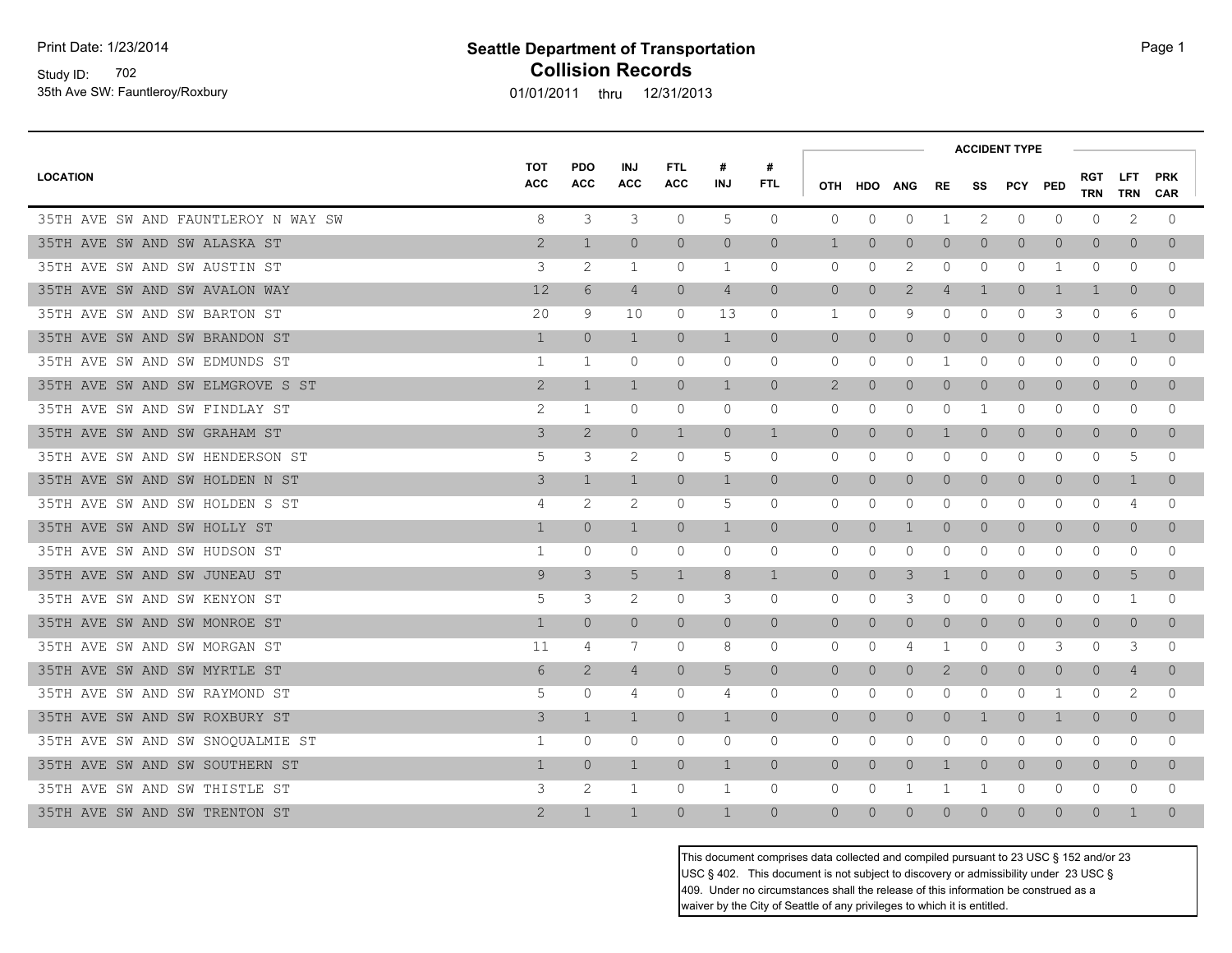Study ID: 702 35th Ave SW: Fauntleroy/Roxbury

# **Seattle Department of Transportation Page 2** Page 2 **Collision Records**

01/01/2011 thru 12/31/2013

|                                                                     |                          |                          |                          |                          |                 |                 |                |                |                |                |                | <b>ACCIDENT TYPE</b> |            |                          |                          |                          |  |
|---------------------------------------------------------------------|--------------------------|--------------------------|--------------------------|--------------------------|-----------------|-----------------|----------------|----------------|----------------|----------------|----------------|----------------------|------------|--------------------------|--------------------------|--------------------------|--|
| <b>LOCATION</b>                                                     | <b>TOT</b><br><b>ACC</b> | <b>PDO</b><br><b>ACC</b> | <b>INJ</b><br><b>ACC</b> | <b>FTL</b><br><b>ACC</b> | #<br><b>INJ</b> | #<br><b>FTL</b> | <b>OTH</b>     |                | HDO ANG        | RE.            | SS             | PCY                  | <b>PED</b> | <b>RGT</b><br><b>TRN</b> | <b>LFT</b><br><b>TRN</b> | <b>PRK</b><br><b>CAR</b> |  |
| 35TH AVE SW AND SW WEBSTER ST                                       | 9                        | 6                        | 3                        | $\Omega$                 | 5               | $\Omega$        | $\Omega$       | $\Omega$       | $\circ$        | 0              | $\Omega$       | $\Omega$             | $\Omega$   | $\Omega$                 | 8                        | $\Omega$                 |  |
| 35TH AVE SW AND SW WILLOW ST                                        | $\mathbf{1}$             | $\Omega$                 | $\mathbf{1}$             | $\Omega$                 | $\mathbf{1}$    | $\Omega$        | $\circ$        | $\Omega$       | 1              | $\Omega$       | $\Omega$       | $\overline{0}$       | $\bigcap$  | $\overline{0}$           | $\Omega$                 | $\Omega$                 |  |
| 35TH AVE SW BETWEEN FAUNTLEROY N WAY SW AND<br>FAUNTLEROY S WAY SW  | 2                        | 1                        | $\Omega$                 | $\Omega$                 | $\Omega$        | $\Omega$        | 1              | $\Omega$       | $\mathbf{0}$   | $\Omega$       | $\Omega$       | $\Omega$             | $\Omega$   | 0                        | $\Omega$                 | $\Omega$                 |  |
| 35TH AVE SW BETWEEN FAUNTLEROY S WAY SW AND SW<br><b>AVALON WAY</b> | 8                        | $\overline{4}$           | 3                        | $\overline{0}$           | 3               | $\overline{0}$  | $\overline{0}$ | $\Omega$       | $\mathbf{1}$   | 3              | $\circ$        | $\Omega$             | 1          | $\mathbf{0}$             | $\mathbf{1}$             | $\Omega$                 |  |
| 35TH AVE SW BETWEEN SW ALASKA ST AND SW EDMUNDS ST                  | 7                        | 4                        | 2                        | $\Omega$                 | 3               | $\Omega$        | $\Omega$       | $\Omega$       | $\circ$        | 3              | 2              | 0                    | $\Omega$   | $\Omega$                 | $\Omega$                 | $\Omega$                 |  |
| 35TH AVE SW BETWEEN SW AUSTIN ST AND SW IDA ST                      | $\mathbf{1}$             | $\mathbf{1}$             | $\Omega$                 | $\Omega$                 | $\overline{0}$  | $\Omega$        | $\Omega$       | $\Omega$       | $\circ$        | $\overline{0}$ | $\mathbf{1}$   | $\overline{0}$       | $\Omega$   | $\overline{0}$           | $\overline{0}$           | $\Omega$                 |  |
| 35TH AVE SW BETWEEN SW AVALON WAY AND SW<br>SNOQUALMIE ST           | 11                       | 6                        | 2                        | $\Omega$                 | 2               | 0               | $\mathbf{1}$   | $\Omega$       | $\mathbf{0}$   | 2              | 1              | $\Omega$             | 2          | $\Omega$                 | $\Omega$                 | 2                        |  |
| 35TH AVE SW BETWEEN SW BARTON ST AND SW CAMBRIDGE<br><b>ST</b>      | 6                        | 6                        | $\Omega$                 | $\Omega$                 | $\Omega$        | $\Omega$        | $\Omega$       | $\Omega$       | $\overline{0}$ | 3              | $\Omega$       | $\Omega$             | $\Omega$   | $\overline{0}$           | $\Omega$                 | 3                        |  |
| 35TH AVE SW BETWEEN SW BRANDON ST AND SW FINDLAY<br>ST              | 3                        | 2                        | 1                        | $\Omega$                 | 1               | $\Omega$        | 1              | $\Omega$       | 0              | 0              | $\Omega$       | $\Omega$             | $\Omega$   | $\Omega$                 | $\Omega$                 | -1                       |  |
| 35TH AVE SW BETWEEN SW CAMBRIDGE ST AND SW ROXBURY<br><b>ST</b>     | 5                        | 3                        | $\mathbf{1}$             | $\Omega$                 | $\mathbf{1}$    | $\Omega$        | $\Omega$       | $\overline{1}$ | $\overline{0}$ | $\mathbf{1}$   | $\Omega$       | $\overline{0}$       | $\Omega$   | $\mathbf{0}$             | $\overline{0}$           | 2                        |  |
| 35TH AVE SW BETWEEN SW CLOVERDALE S ST AND SW<br>TRENTON ST         | 1                        | $\mathbf{1}$             | 0                        | $\mathbf{0}$             | $\mathbf{0}$    | $\circ$         | $\Omega$       | $\Omega$       | 0              | 0              | $\Omega$       | $\Omega$             | $\Omega$   | 0                        | $\mathbf{0}$             | $\Omega$                 |  |
| 35TH AVE SW BETWEEN SW DAWSON ST AND SW BRANDON ST                  | 3                        | 2                        | $\mathbf{1}$             | $\Omega$                 | $\mathbf{1}$    | $\Omega$        | $\mathbf{1}$   | $\Omega$       | $\circ$        | $\overline{0}$ | $\mathbf{1}$   | $\overline{0}$       | $\Omega$   | $\overline{0}$           | $\overline{0}$           | $\Omega$                 |  |
| 35TH AVE SW BETWEEN SW EDMUNDS ST AND SW HUDSON ST                  | 6                        | 6                        | $\Omega$                 | $\Omega$                 | $\Omega$        | $\Omega$        | 4              | $\Omega$       | $\Omega$       | $\Omega$       | $\mathbf{1}$   | $\Omega$             | $\Omega$   | $\Omega$                 | $\Omega$                 | $\mathbf{1}$             |  |
| 35TH AVE SW BETWEEN SW FINDLAY ST AND SW JUNEAU ST                  | $\overline{4}$           | $\mathbf{1}$             | 2                        | $\Omega$                 | $\overline{2}$  | $\Omega$        | $\mathbf{1}$   | $\Omega$       | $\circ$        | $\mathbf{2}$   | $\overline{0}$ | $\overline{0}$       | $\Omega$   | $\overline{0}$           | $\Omega$                 | $\Omega$                 |  |
| 35TH AVE SW BETWEEN SW GRAHAM ST AND SW MORGAN ST                   | 13                       | 7                        | 4                        | $\Omega$                 | 8               | $\Omega$        | $\Omega$       | $\Omega$       | 1              | 6              | 1              | $\Omega$             | $\Omega$   | 2                        | 1                        | $\Omega$                 |  |
| 35TH AVE SW BETWEEN SW HENDERSON ST AND SW BARTON<br><b>ST</b>      | $\mathsf{Q}$             | $\mathsf{Q}$             | $\Omega$                 | $\Omega$                 | $\Omega$        | $\Omega$        | $\Omega$       | $\Omega$       | $\mathbf{1}$   | $\mathbf{1}$   | $\mathbf{1}$   | $\Omega$             | $\Omega$   | $\Omega$                 | $\Omega$                 | 6                        |  |
| 35TH AVE SW BETWEEN SW HOLDEN N ST AND SW HOLDEN S<br>ST            | 7                        | .5                       | $\mathbf{1}$             | $\Omega$                 | 1               | $\Omega$        | $\Omega$       | $\Omega$       | $\Omega$       | 6              | $\Omega$       | $\Omega$             | $\Omega$   | $\Omega$                 | $\Omega$                 | $\cap$                   |  |
| 35TH AVE SW BETWEEN SW HOLDEN S ST AND SW KENYON<br><b>ST</b>       | 6                        | $\overline{4}$           | $\mathbf{1}$             | $\Omega$                 | $\mathbf{1}$    | $\Omega$        | $\Omega$       | $\Omega$       | $\Omega$       | $\mathcal{P}$  | 1              | $\Omega$             | $\Omega$   | $\Omega$                 | $\Omega$                 | $\Omega$                 |  |
| 35TH AVE SW BETWEEN SW HOLLY ST AND SW WILLOW ST                    | 3                        | -1                       | 2                        | $\Omega$                 | 2               | $\Omega$        | $\Omega$       | $\Omega$       | 0              | 1              | $\Omega$       | $\Omega$             | $\Omega$   | $\Omega$                 | -1                       | -1                       |  |
| 35TH AVE SW BETWEEN SW HUDSON ST AND SW DAWSON ST                   | 5                        | 3                        | $\mathbf{1}$             | $\Omega$                 | $\mathbf{1}$    | $\Omega$        | $\Omega$       | $\Omega$       | $\overline{0}$ | 1              | 2              | $\Omega$             | $\Omega$   | $\Omega$                 | $\Omega$                 | $\mathbf{1}$             |  |

This document comprises data collected and compiled pursuant to 23 USC § 152 and/or 23 USC § 402. This document is not subject to discovery or admissibility under 23 USC § 409. Under no circumstances shall the release of this information be construed as a waiver by the City of Seattle of any privileges to which it is entitled.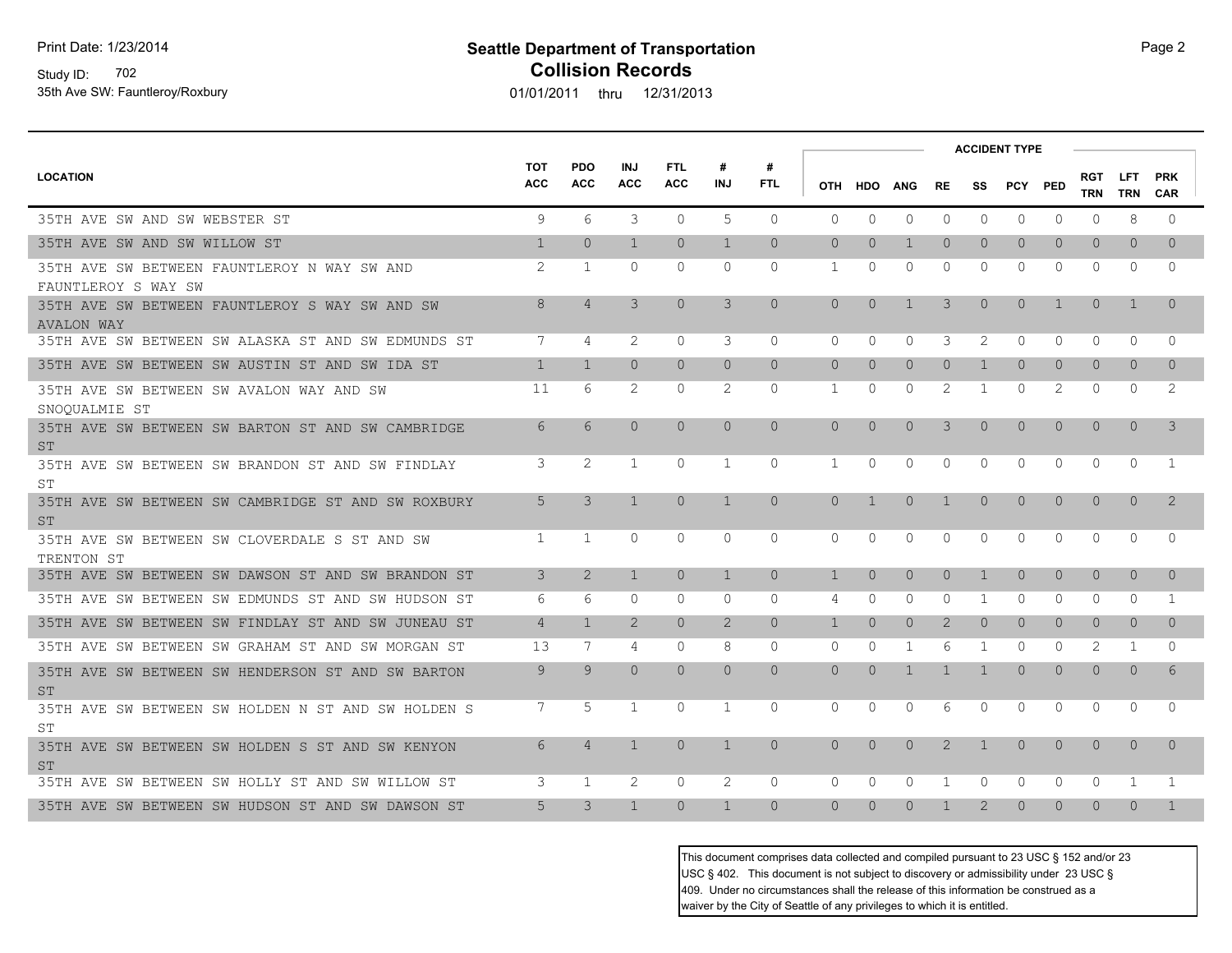Print Date: 1/23/2014

### Study ID: 702 35th Ave SW: Fauntleroy/Roxbury

## **Seattle Department of Transportation Page 3 Collision Records**

01/01/2011 thru 12/31/2013

|                                                                  |                          |                          |                          |                          |                |                 |                |           |                |                |                | <b>ACCIDENT TYPE</b> |                |                          |                    |                          |  |
|------------------------------------------------------------------|--------------------------|--------------------------|--------------------------|--------------------------|----------------|-----------------|----------------|-----------|----------------|----------------|----------------|----------------------|----------------|--------------------------|--------------------|--------------------------|--|
| <b>LOCATION</b>                                                  | <b>TOT</b><br><b>ACC</b> | <b>PDO</b><br><b>ACC</b> | <b>INJ</b><br><b>ACC</b> | <b>FTL</b><br><b>ACC</b> | #<br>INJ       | #<br><b>FTL</b> |                | OTH HDO   | <b>ANG</b>     | <b>RE</b>      | SS             | PCY PED              |                | <b>RGT</b><br><b>TRN</b> | LFT.<br><b>TRN</b> | <b>PRK</b><br><b>CAR</b> |  |
| 35TH AVE<br>BETWEEN SW IDA ST AND SW HOLDEN N ST<br>SW           | 4                        | 3                        | 1                        | $\Omega$                 | 2              | $\Omega$        |                | $\Omega$  | $\Omega$       | $\Omega$       |                | $\Omega$             | <sup>n</sup>   | 0                        |                    |                          |  |
| 35TH AVE SW BETWEEN SW JUNEAU ST AND SW RAYMOND ST               | 2                        | $\overline{2}$           | $\circ$                  | $\circ$                  | $\circ$        | $\Omega$        | $\Omega$       | $\Omega$  | $\overline{0}$ | $\overline{0}$ | $\Omega$       | $\circ$              |                | $\circ$                  | $\overline{0}$     | $\Omega$                 |  |
| 35TH AVE SW BETWEEN SW KENYON ST AND SW MONROE ST                | 5                        | 4                        | 1                        | $\Omega$                 | 1              | $\Omega$        | $\Omega$       | $\Omega$  | O              |                | $\Omega$       | $\Omega$             | $\Omega$       | $\Omega$                 | $\Omega$           | 3                        |  |
| AVE SW BETWEEN SW MORGAN ST AND SW HOLLY ST<br>35TH              | 9                        | 3                        | 5                        | $\overline{0}$           | 5              | $\Omega$        |                | $\bigcap$ |                |                | $\overline{2}$ | $\overline{0}$       | $\Omega$       | $\Omega$                 | $\Omega$           | 2                        |  |
| 35TH AVE SW BETWEEN SW MYRTLE ST AND SW OTHELLO ST               | 2                        | 1                        | 1                        | $\Omega$                 | 1              | $\Omega$        | $\Omega$       |           | O              | O              | $\Omega$       | $\Omega$             | $\Omega$       | $\Omega$                 | $\Omega$           | 2                        |  |
| AVE SW BETWEEN SW OTHELLO ST AND SW WEBSTER<br>35TH<br><b>ST</b> | 9                        | 5                        | 3                        | $\circ$                  | 3              | $\overline{0}$  | $\overline{2}$ | $\Omega$  | $\Omega$       |                | $\overline{2}$ | $\overline{0}$       | $\Omega$       | $\Omega$                 | $\Omega$           | 3                        |  |
| 35TH AVE SW BETWEEN SW RAYMOND ST AND SW GRAHAM ST               | 4                        | 1                        | $\mathbf{1}$             | $\Omega$                 | 1              | $\Omega$        | 0              | $\Omega$  | $\Omega$       | $\Omega$       | $\Omega$       | $\Omega$             | $\Omega$       | $\Omega$                 | $\Omega$           | $\Omega$                 |  |
| AVE SW BETWEEN SW ROSE ST AND SW THISTLE ST<br>35TH              | 6                        | 5                        | $\overline{0}$           | $\overline{0}$           | $\overline{0}$ | $\Omega$        | $\Omega$       | $\Omega$  |                | 2              | $\Omega$       | $\overline{0}$       | $\Omega$       | $\Omega$                 | $\overline{0}$     | $\Omega$                 |  |
| 35TH AVE SW BETWEEN SW SNOQUALMIE ST AND SW ALASKA<br>ST         | 4                        | 2                        | 2                        | $\Omega$                 | 2              | $\Omega$        | $\mathbf{1}$   | $\Omega$  | U              | 3              | $\Omega$       | $\Omega$             | $\Omega$       | $\Omega$                 | $\Omega$           | $\Omega$                 |  |
| SW BETWEEN SW SOUTHERN ST AND SW ROSE ST<br>AVE<br>35TH          | $\mathbf{1}$             | $\Omega$                 | $\mathbf{1}$             | $\Omega$                 | 2              | $\Omega$        | $\Omega$       | $\Omega$  | $\Omega$       |                | $\Omega$       | $\Omega$             | $\Omega$       | $\Omega$                 | $\Omega$           | $\Omega$                 |  |
| 35TH AVE SW BETWEEN SW THISTLE ST AND SW<br>CLOVERDALE N ST      | 6                        | 4                        | 1                        | $\Omega$                 |                | $\Omega$        |                | $\Omega$  | 0              | $\Omega$       |                | $\Omega$             |                | $\Omega$                 | $\Omega$           |                          |  |
| 35TH AVE SW BETWEEN SW TRENTON ST AND SW HENDERSON<br><b>ST</b>  | 6                        | $\overline{4}$           | $\overline{2}$           | $\Omega$                 | 3              | $\Omega$        | $\Omega$       | $\Omega$  | $\Omega$       | 3              | $\overline{1}$ | $\Omega$             | $\Omega$       | $\Omega$                 | $\Omega$           | 2                        |  |
| AVE SW BETWEEN SW WEBSTER ST AND SW AUSTIN ST<br>35TH            | 4                        | 2                        | 1                        | $\Omega$                 |                | $\Omega$        | 0              | n         |                | $\Omega$       | 2              | $\Omega$             | $\Omega$       | $\Omega$                 | $\Omega$           | $\Omega$                 |  |
| BETWEEN SW WILLOW ST AND SW MYRTLE ST<br>35TH<br>AVE<br>SW       | 3                        | $\overline{2}$           | 1                        | $\overline{0}$           | $\mathbf{1}$   | $\overline{0}$  |                | $\Omega$  | $\Omega$       | 2              | $\Omega$       | $\overline{0}$       | $\overline{0}$ | $\overline{0}$           | $\overline{0}$     | $\Omega$                 |  |
| FAUNTLEROY WAY SW AND WEST SEATTLE BR EB                         | 4                        | 2                        | 2                        | $\mathbf 0$              | 4              | $\Omega$        | 0              |           |                |                |                | 0                    | $\Omega$       | 0                        | 2                  | $\Omega$                 |  |

This document comprises data collected and compiled pursuant to 23 USC § 152 and/or 23 USC § 402. This document is not subject to discovery or admissibility under 23 USC § 409. Under no circumstances shall the release of this information be construed as a waiver by the City of Seattle of any privileges to which it is entitled.